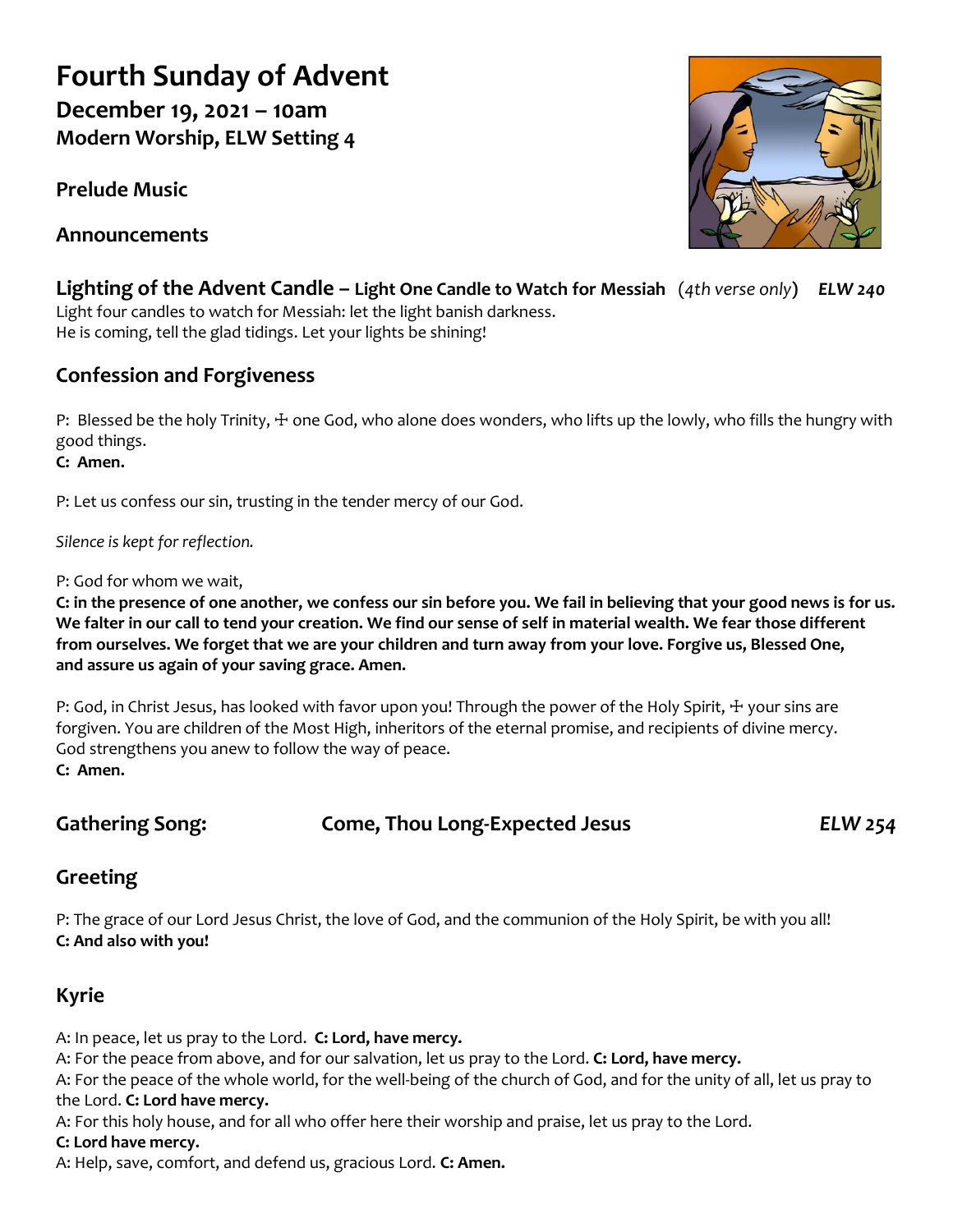## **Prayer of the Day**

A: Let us pray together,

**C: Stir up your power, Lord Christ, and come. With your abundant grace and might, free us from the sin that binds us, that we may receive you in joy and serve you always, for you live and reign with the Father and the Holy Spirit, one God, now and forever.**

**Amen.**

#### **First Reading: Micah 5:2-5a**

The prophet Micah, having pronounced judgment upon Judah, speaks of a future shepherd-king who, like David, will *come from the small town of Bethlehem. (Ephrathah refers to the area around Bethlehem.) This king will restore Israel and bring peace. New Testament writers understood this passage to be referring to Jesus.*

<sup>2</sup>But you, O Bethlehem of Ephrathah, who are one of the little clans of Judah, from you shall come forth for me one who is to rule in Israel, whose origin is from of old, from ancient days. <sup>3</sup>Therefore he shall give them up until the time when she who is in labor has brought forth; then the rest of his kindred shall return to the people of Israel. <sup>4</sup>And he shall stand and feed his flock in the strength of the Lord, in the majesty of the name of the Lord his God. And they shall live secure, for now he shall be great to the ends of the earth; <sup>5a</sup>and he shall be the one of peace.

L: The Word of the Lord

**C: Thanks be to God**

#### **Psalm: Luke 1:46b-55**

 $46b$ My soul proclaims the greatness of the Lord,  $47m$ y spirit rejoices in God my Savior, **<sup>48</sup>for you, Lord, have looked with favor on your lowly servant. From this day all generations will call me blessed:**

<sup>49</sup>you, the Almighty, have done great things for me and holy is your name. **<sup>50</sup>You have mercy on those who fear you, from generation to generation.**

<sup>51</sup>You have shown strength with your arm and scattered the proud in their conceit, **<sup>52</sup>casting down the mighty from their thrones and lifting up the lowly.**

<sup>53</sup>You have filled the hungry with good things and sent the rich away empty. **<sup>54</sup>You have come to the aid of your servant Israel, to remember the promise of mercy,**

<sup>55</sup>the promise made to our forebears, to Abraham and his children forever.

#### **Gospel Acclamation: Wait for the Lord** *ELW 262*

Wait for the Lord, whose day is near. Wait for the Lord: be strong, take heart! Wait for the Lord, whose day is near. Wait for the Lord: be strong, take heart! Wait for the Lord, whose day is near. Wait for the Lord: be strong, take heart!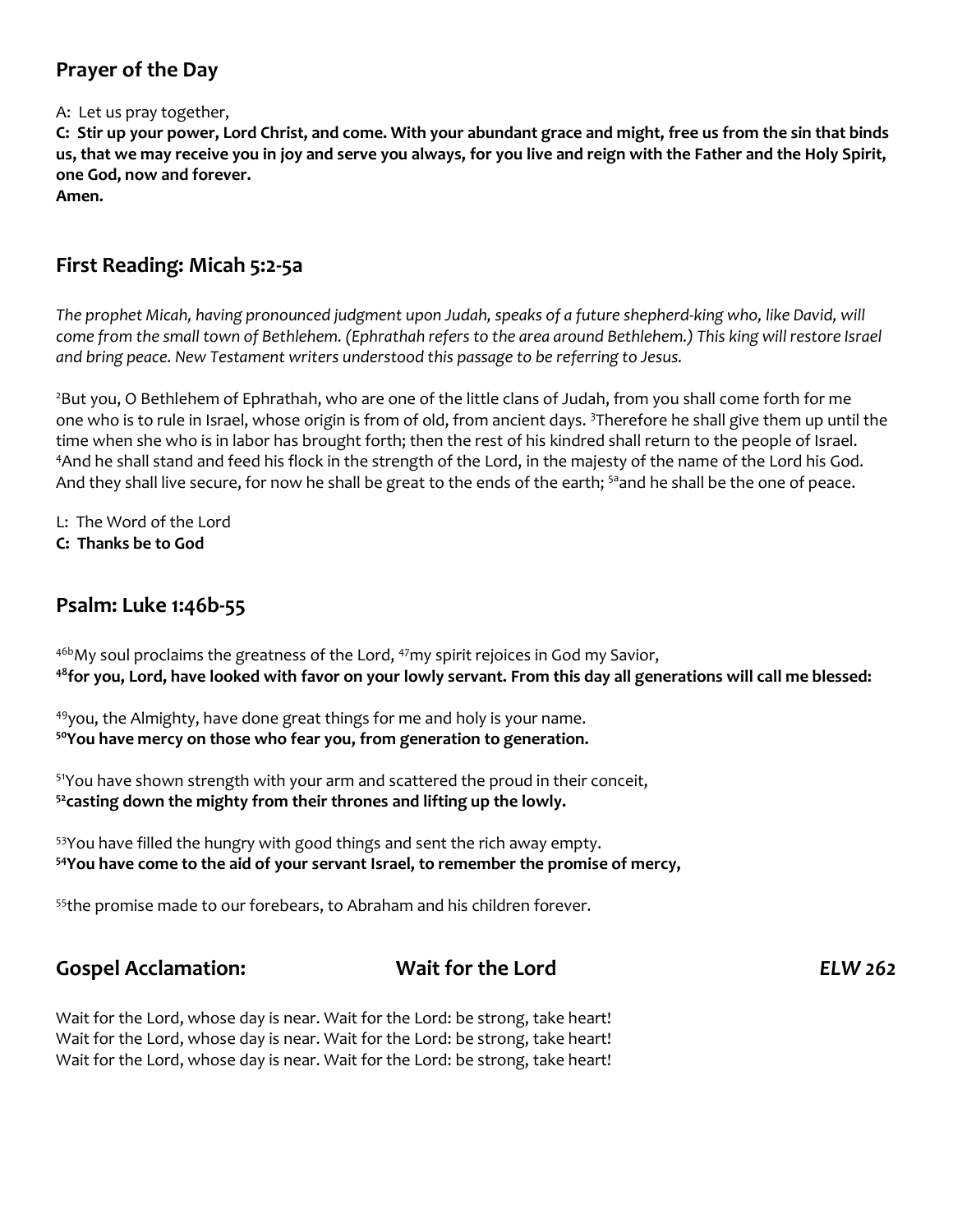### **Gospel: Luke 1:39-45**

*Elizabeth, John's mother, and Mary, the mother of Jesus, are two women filled with the Holy Spirit and with faith. In Elizabeth's inspired greeting and Mary's song of praise we hear of a saving God who remembers, scatters, lifts up, and fulfills all things.*

P: A reading from… **C: Glory to You, O Lord.**

 $39$ In those days Mary set out and went with haste to a Judean town in the hill country,  $40$ where she entered the house of Zechariah and greeted Elizabeth. <sup>41</sup>When Elizabeth heard Mary's greeting, the child leaped in her womb. And Elizabeth was filled with the Holy Spirit <sup>42</sup>and exclaimed with a loud cry, "Blessed are you among women, and blessed is the fruit of your womb. <sup>43</sup>And why has this happened to me, that the mother of my Lord comes to me? 44For as soon as I heard the sound of your greeting, the child in my womb leaped for joy. 45And blessed is she who believed that there would be a fulfillment of what was spoken to her by the Lord."

P: The Gospel of the Lord. **C: Praise to you, O Christ.**

**Sermon** *Pastor Paul Busekist*

#### **Song of the Day: Canticle of the Turning** *ELW 723*

#### **Apostles Creed**

**I believe in God, the Father almighty, creator of Heaven and earth.** 

**I believe in Jesus Christ, God's only Son, our Lord, who was conceived by the Holy Spirit, born of the virgin Mary, suffered under Pontius Pilate, was crucified, died, and was buried; he descended to the dead. On the third day he rose again; he ascended into heaven, he is seated at the right hand of the Father, and he will come to judge the living and the dead.**

**I believe in the Holy Spirit, the holy catholic church, the communion of saints, the forgiveness of sins, the resurrection of the body, and the life everlasting. Amen.**

#### **Prayers of the Church / Sign of the Peace**

**Offering** *(encouraged for before or after service, using vase only and not ushers)*

#### **Offering Prayer**

A: Let us pray.

**C: God of our waiting and watching, we offer the gifts of our hearts and our lives to the service of all your people. Prepare the way before us as we meet you in this simple meal, through Christ Jesus, our pathway and our peace. Amen.**

#### **Words of Institution**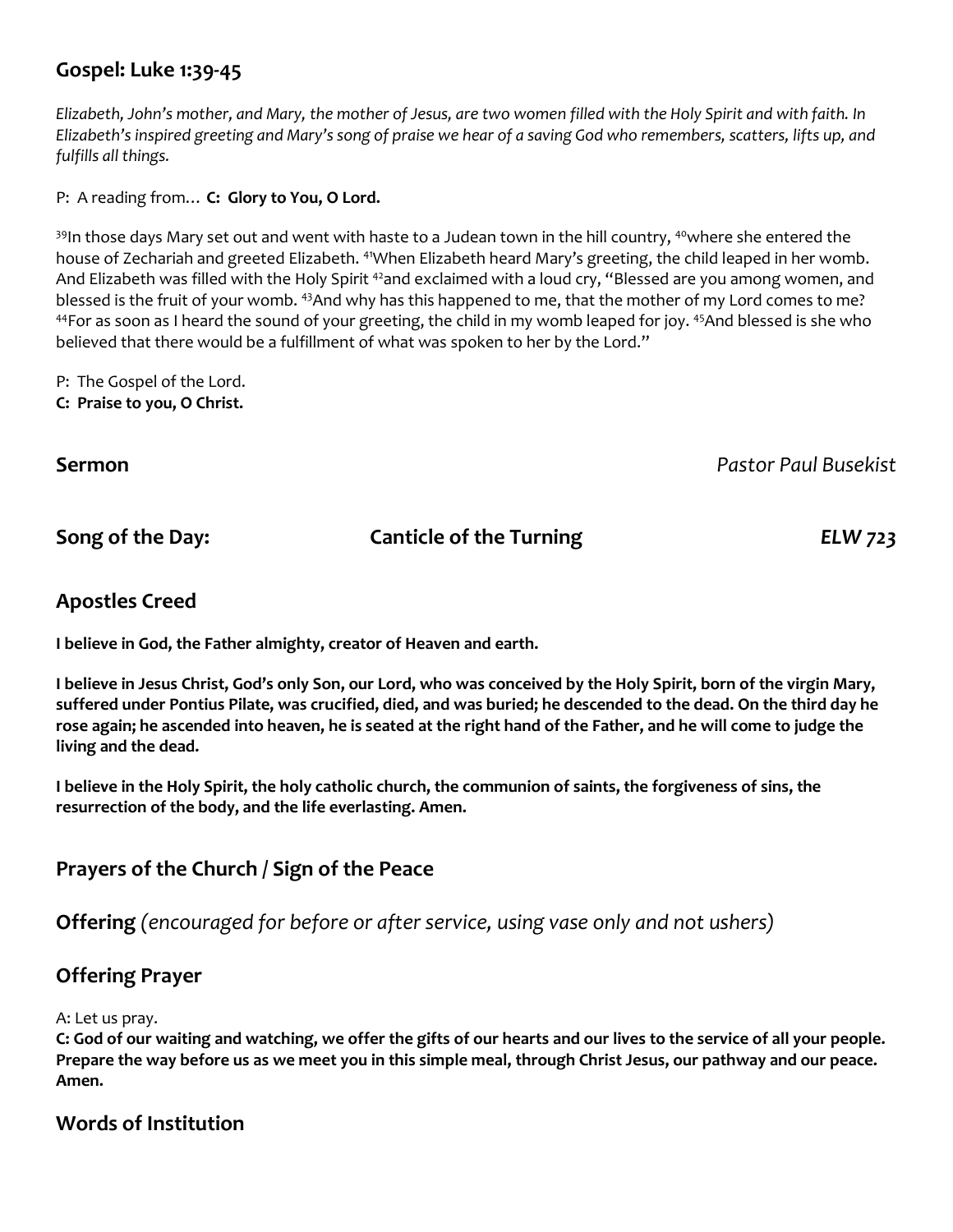## **Lord's Prayer**

**Our Father, who art in heaven, hallowed be thy name, thy kingdom come, thy will be done, on earth as it is in heaven. Give us this day our daily bread; and forgive us our trespasses, as we forgive those who trespass against us; and lead us not into temptation, but deliver us from evil. For thine is the kingdom, and the power, and the glory, forever and ever. Amen.**

## **Communion**

| <b>Communion Songs:</b> | Away in a Manger              | <b>BLC Bell Choir</b> |
|-------------------------|-------------------------------|-----------------------|
|                         | <b>That Boy-Child of Mary</b> | ELW 293               |

#### **Final Blessing**

P: The God of hope fill us with all joy and peace in believing, so that we may abound in hope by the power of the Holy Spirit, through Christ Jesus for whom we wait.

**C: Amen.**

#### **Sending Song: All Earth Is Hopeful** *ELW 266*

#### **Dismissal**

A: Go in peace. Christ is near.

**C: Thanks be to God.**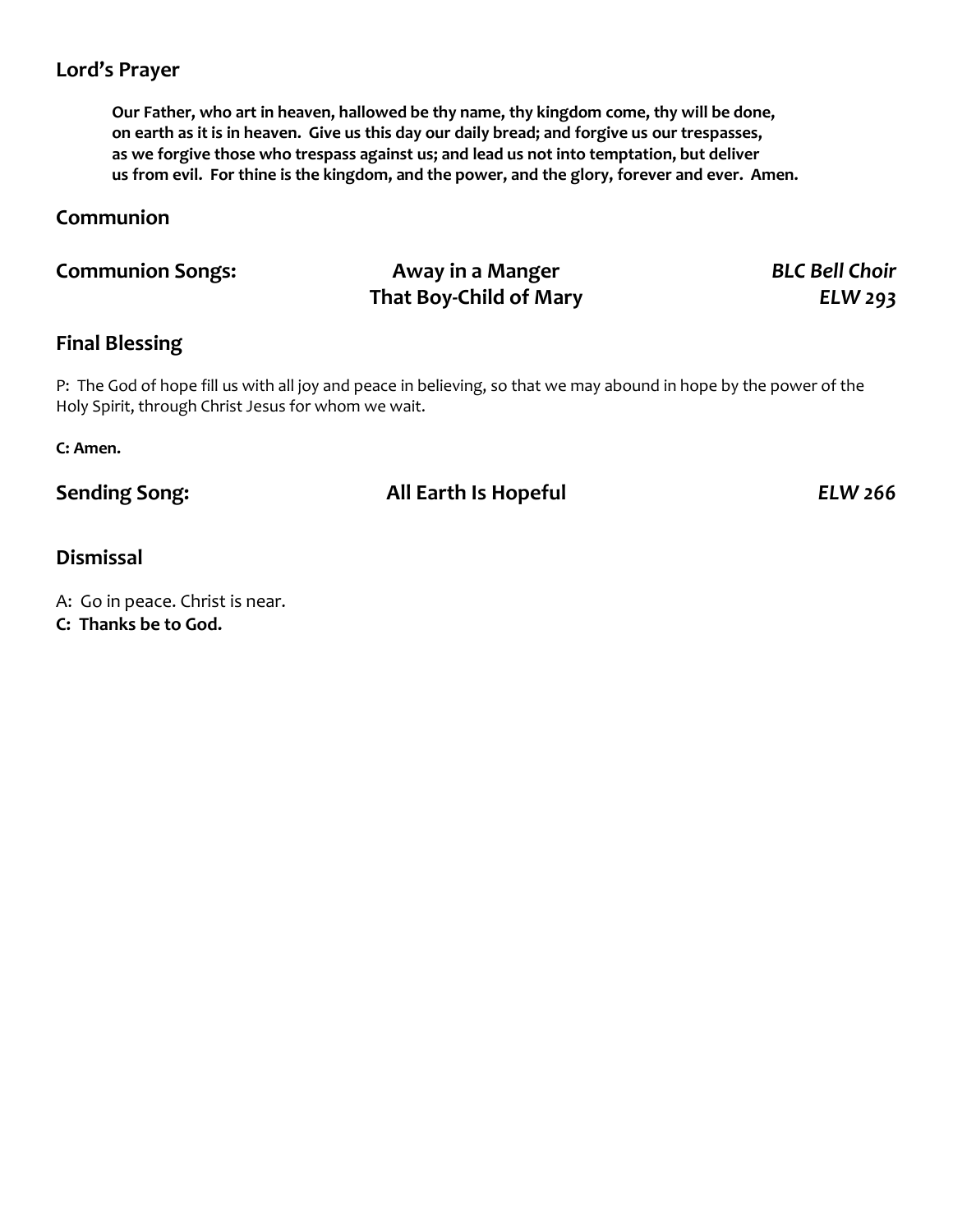

1050 Peninsula Drive Traverse City, MI 49686 (231) 947-9880 www.bethlehemtc.org

# December 19, 2021

# **HAPPY BIRTHDAY**

12/20-Summer Grayson-Ogden 12/22-Inga Nyquist

12/22-Dee Springer 12/26-Maggie Pearce

#### A COVID update from Council:

"For several months, Grand Traverse County has topped the 14-day average 7% Covid positivity threshold set up by Council for our current precautions. At the last Council Meeting, it was voted upon that if the positivity rate rises to 17.5% that Bethlehem will once again require mandatory masks regardless of vaccination status. This will ensure that we are doing our part to keep our parishioners and community safe.

Currently, Munson Healthcare has activated Pandemic Response Level Red for the first time in history (https://www.munsonhealthcare.org/services/community-health/covid19/pandemic-status), as they are seeing the most Covid cases since last year. At the time of Tuesday's Council vote, the rate was 15%, and the latest update, as of time of printing, GT County positivity rate is very close to our new threshold, so we ask that ALL worshippers wear masks. Stay safe, pray for all good things, and see you soon! -Your Bethlehem Church Council"

Please note that the new Building and Office Hours are: 9:00am - 2:30pm, Monday - Thursday. Also, note that the Church Office will be closed on Monday, December 27<sup>th</sup> and will have a half day on Thursday, December 30th (9:00am - 12 Noon)

For two of our three Christmas Eve services, we are in need of Hospitality greeters for the 6:00pm and 8:00pm services. Even if you are not a regular Hospitality volunteer, we can use your ability to greet and hand out worship folders. Also needed are volunteers to assist with decorating the sanctuary on Thursday, December 23rd. This will include setting out the poinsettias and filling the luminaries for the outdoor service. Please contact Barbara Oster if you are able to help out.

ADVENT WEDNESDAY NIGHT - BLUE CHRISTMAS DECEMBER 22<sup>nd</sup>: Beginning at 6PM there will be a craft and lessons for the youth so you will be able to attend the Blue Christmas worship at 6:30. Please note the service will last about an hour so there is no dessert following.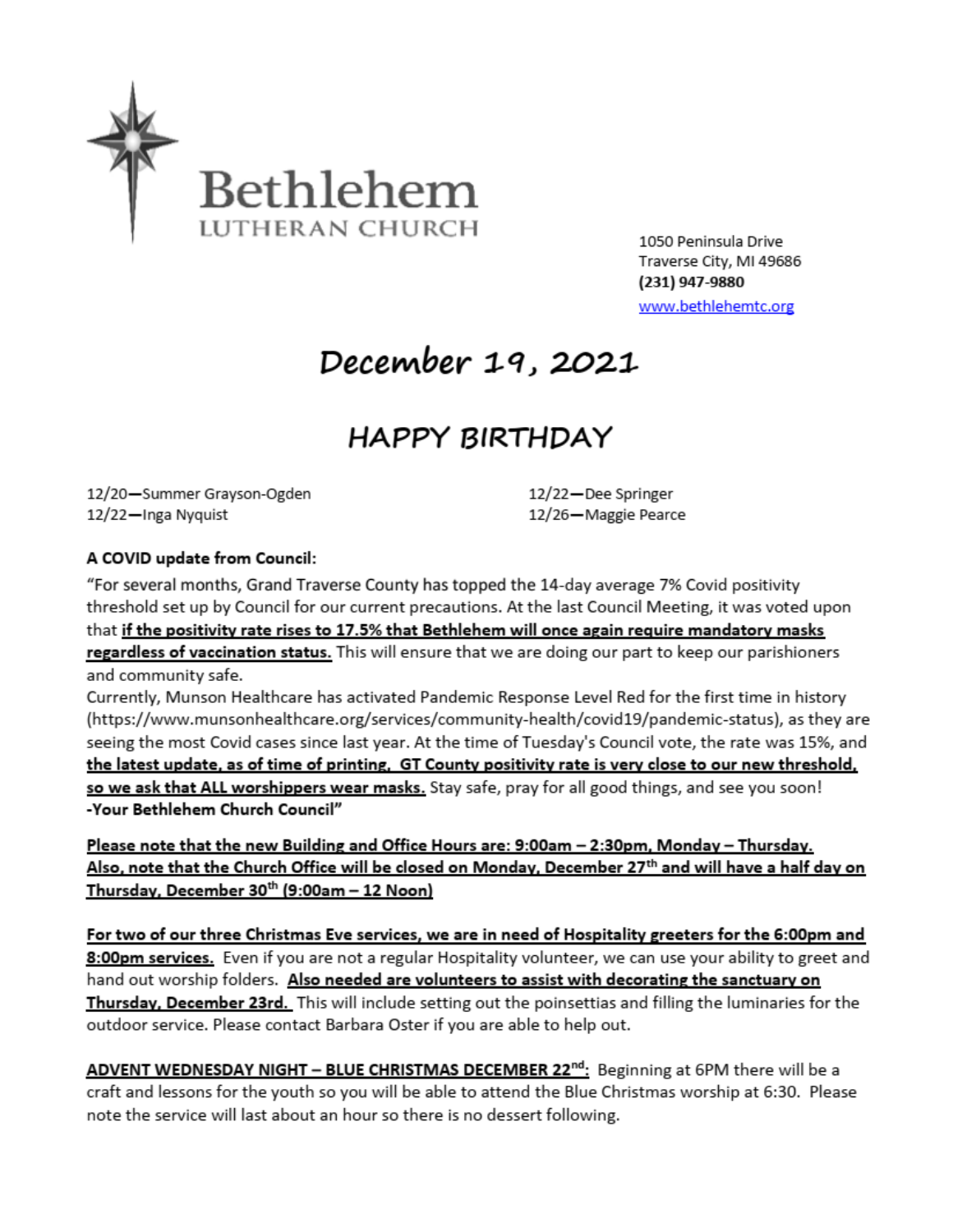### Join us for Advent and Christmas:

Wednesday December 22<sup>nd</sup> --6:30PM Blue Christmas Service (no dessert) Friday December 24<sup>th</sup> -4:00PM Christmas Eve Service (Sanctuary) Friday December 24<sup>th</sup> -6:00PM Christmas Eve Service with Luminaries (East Lawn) Friday December 24<sup>th</sup> -8:00PM Holden Evening Prayer with Christmas Carols (Sanctuary) (4:00PM and 8:00PM services will be Livestreamed) Sunday December 26<sup>th</sup> - 10:00AM Lessons and Carols (Sanctuary)

Please consider signing up for Altar Flowers for a Sunday service. You may use the sign-up poster in the Narthex by signing on the date you request. Then fill out a pink slip with the necessary information and place it and a check for \$40 (payable to Bethlehem Lutheran Church or BLC) in the offering plate on Sunday morning (Preferable) or during the week, in the Administration Assistant's mailbox near the church office entrance. You may select either "in honor" or "in memory" or "to celebrate". If someone has already signed on the date you would like, feel free to add your name – we welcome more than one on a Sunday. The 2022 dates are now on the sign-up poster.

Today's altar flowers are donated by: Bonnie Gamble in Memory of Angie Kirt, Pam Ryskamp and Tony, Jeanne, Bob Halachukas

Celebrate a new child in your life with a rose on the baptismal font! Cost \$10.00 per rose. Contact Barbara Oster at beo6475@yahoo.com or 231.668.7038.

The outdoor food pantry is closed until spring to make sure that none of the food is damaged by the cold. You can still bring in your staples at any time and place it in the teal bin under the table by the mailboxes. One BLC member knew of an apartment complex for low income residents with food needs and delivered 12 overflowing bags of what had been outside to the very grateful recipients. Please keep the residents of the 72 unit Brookside Commons Apartments in your prayers. Watch for the pantry to jump back into full swing in the spring.

Our blog has been renamed "Paths of Hope". Check it out on the Bethlehem website: http://www.bethlehemtc.org/new-blog-paths-of-hope.

The December issue of the STAR is ready. Feel free to check online at www.bethlehemtc.org < About Us > "The Online Bethlehem Star" or type this URL to get these directly: http://www.bethlehemtc.org/thebethlehem-star-newsletter.

After two years of cancellations due to COVID-19, Living Water Ministries has decided to make camp a gift freely given for all campers of Stony Lake. This means that there are no registration fees for any program at Stony Lake for the summer of 2022!! Adult Leaders from Bethlehem are planning on being there for Week 1 (June 19-24) as long as there are youth interested. Please note that the Living Water Ministries Board of Directors made the decision to make full vaccination a requirement for attendance at any Living Water Ministries event, including camp. If your youth is interested in attending camp this summer, please see Annie after service or reach out to her via email at annie.slabaugh@bethlehemtc.org no later than Wednesday February 9th.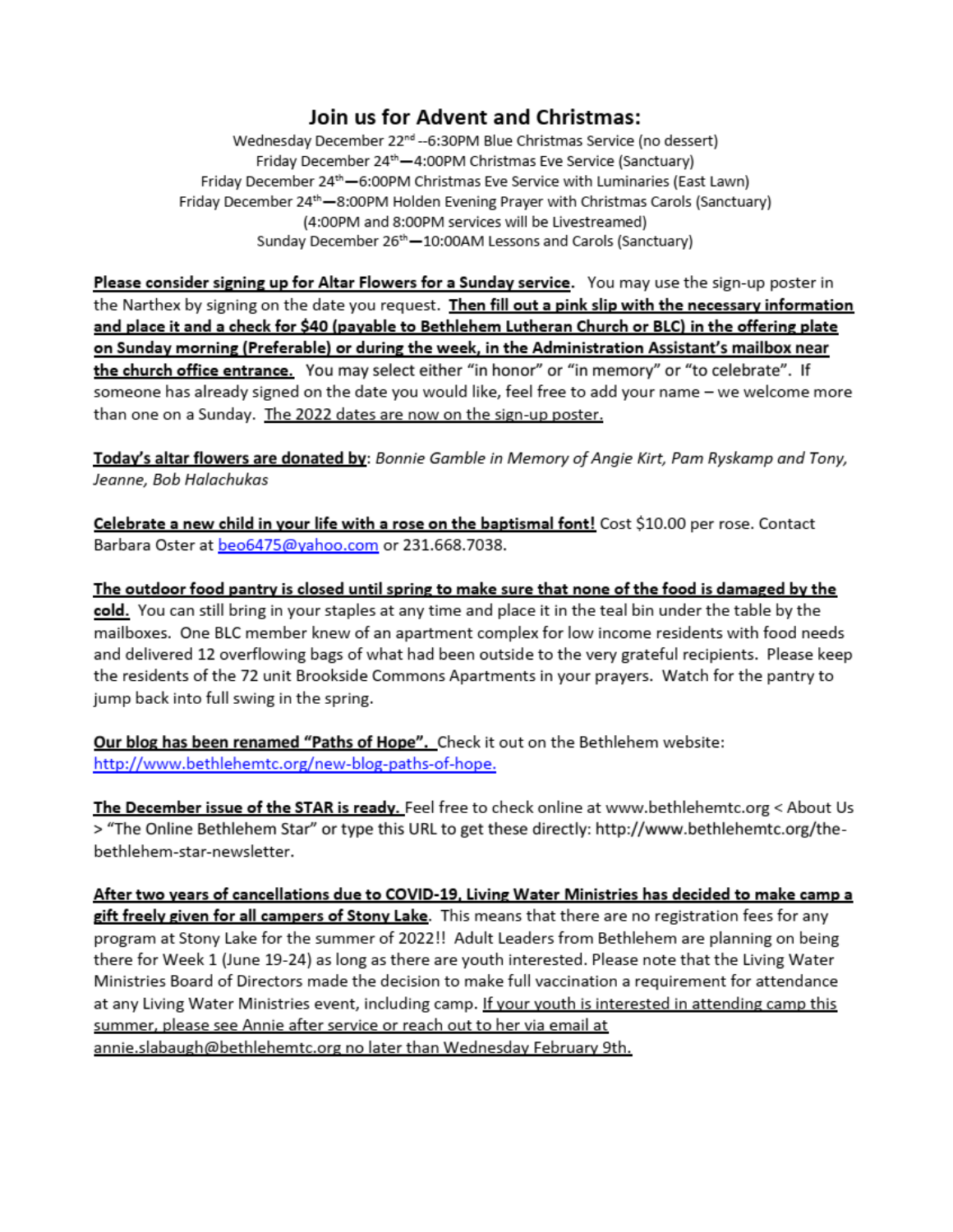# Salvation Army Bell Ringing Report: On December 10 and December 11 the following people rang bells

for the Salvation Army at Tom's East Bay Market. The weather was somewhat windy, rainy and snowy but fortunately the temperature was not real cold for a December day. Our thanks go out to the following people who were Bethlehem's bell ringers: Mary Ann Tanis, Chuck and Chris Ardingo, Sue Allen, Gail Goldsmith, Donna Novak, James Hinds, Dan Hahn, Kate Holtfreter, Pat and Sue Burton, Helen Rafeld, John Halstead, Ken and April Kurkowski and Carl and Suzanne Lehto. It must be noted that Sue Allen, Kate Holtfreder and John Halstead each rang 2 one hour shifts. The Salvation Army reported that we received donations of \$680.58 on Friday and \$542.14 on Saturday. The total for the two days is \$1,222.72. This will certainly brighten Christmas for several families. Thank you and Merry Christmas to all you ringers who put your Christmas spirit into action. Carl Lehto

#### Annie is looking for a male co-leader for the upcoming CHARGE Event (Friday March 18 - Sunday

March 20 at the Great Wolf Lodge) the male co-leader would be staying with the boys who have registered. Please see Annie after church or reach out to her at annie.slabaugh@bethlehemtc.org for more information!

CHARGE - Living Water Ministries has made the decision to cancel the Great Lakes Youth Gathering in January and will instead combine it with CHARGE this year in a hybrid type event! Therefore, grades for CHARGE will be 6th - 12th and the event will take place from March 18th - 20th here in Traverse City at the Great Wolf Lodge! As registration to fills up fast, Annie needs to know who is interested so that we can figure out cost for families right away. Please let her know if your youth is interested in attending CHARGE in 2022. She will send further information such as forms to fill out and what the family cost will be once we know the total number of people interested!

#### Thanks to the dedicated BLC members who joined together to prepare special music for the Advent and Christmas season:

Bell Choir: Crystel Fernholz, Laura Hahn, Kate Holtfreter, Carl Lehto, Cindy Monroe, Jacky Putman, Erin Word. Thanks also to guest Nan Worthington for playing the harp. Singing Choir: Denice and Phil Bossardet, Crystel Fernholz, Cindy Monroe, Carl Lehto Video Taping of Bell Choir: Cassidy White & Pastor Paul

The newest Living Lutheran magazine and the January/February/March Christ in our Home can be picked up at the welcome table on Sunday mornings, from the Shooting STAR box below the outside mailbox, or during parking lot communion. We still have copies of the October/November/December Christ in our Home available.

The Wednesday morning bible study of Matthew meets from 9-11am. All are welcome. Bring your own bible. We read the bible and then talk about what we read. We say a prayer for any needs that are shared. Come. Join a fellowship. Leader is Barbara Graf.

Quilters need help! We meet on Tuesdays 9:00am-11:00am. It is not traditional quilting. We tie three layers of fabric together. The "quilts" are sent all over the world when needed by Lutheran World Relief. So if you can tie or even cut, please join us on Tuesday mornings.

"Zoom Book Study" gathering via Zoom is on a break until after New Year's. Besides the thoughtprovoking discussions, we also have great conversation and fellowship. For this series, we will discuss the Gospel of Matthew. Please contact Pr. Paul if you are interested in joining.